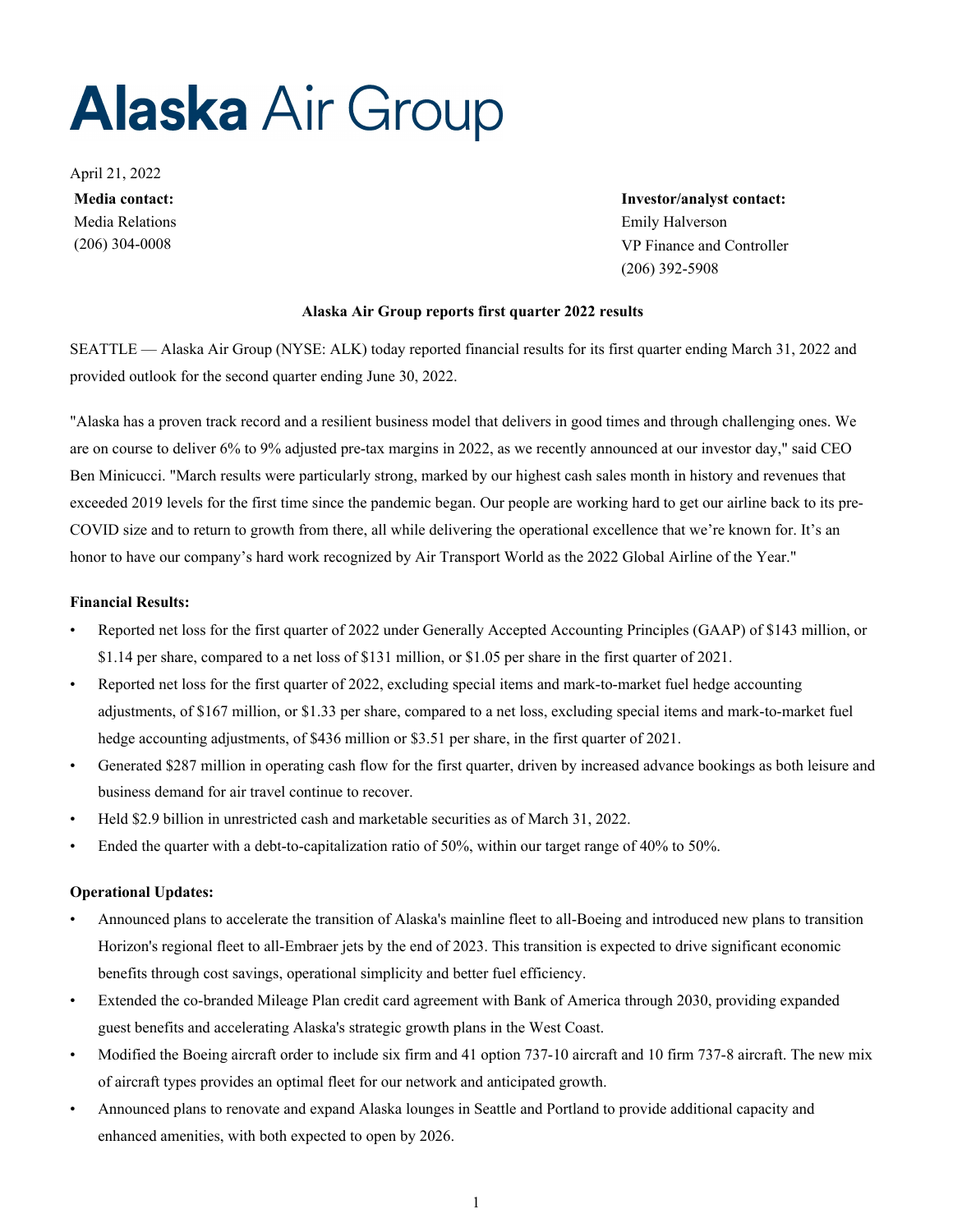- Received nine Boeing 737-9 aircraft, bringing the total number of 737-9s in our fleet to 20.
- Added Air Tahiti Nui as a new global Mileage Plan partner, allowing our guests to earn miles flying nonstop between Seattle or Los Angeles and French Polynesia.
- Expanded codeshare agreement with Finnair, bringing total codeshare growth to more than 250 routes since Alaska's entrance into the **one**world alliance in 2021.

#### **Recognition and Awards:**

- Awarded the 2022 Airline of the Year by Air Transport World, given to an airline each year in recognition of outstanding performance, innovation and superior service.
- Named to the TIME100 Most Influential Companies list, highlighting Alaska's commitment to make meaningful changes in the climate impact of aviation.

#### **Environmental, Social and Governance Updates:**

- Announced Patricia Bedient as the next chair of Alaska Air Group's Board of Directors, replacing Brad Tilden effective May 5, 2022.
- Launched the Ascend Pilot Academy in partnership with Hillsboro Aero Academy, providing aspiring pilots a simpler and more financially accessible path to become a commercial pilot at Horizon and Alaska.
- Alongside other **one**world partners, signed two offtake agreements to procure sustainable aviation fuel for California operations, beginning in 2024.

The following table reconciles the Company's reported GAAP net loss per share (EPS) for the three months ended March 31, 2022 and 2021 to adjusted amounts.

|                                                                     | <b>Three Months Ended March 31,</b> |                |  |             |  |                |  |            |  |  |  |
|---------------------------------------------------------------------|-------------------------------------|----------------|--|-------------|--|----------------|--|------------|--|--|--|
|                                                                     |                                     | 2022           |  |             |  | 2021           |  |            |  |  |  |
| (in millions, except per-share amounts)                             |                                     | <b>Dollars</b> |  | <b>EPS</b>  |  | <b>Dollars</b> |  | <b>EPS</b> |  |  |  |
| GAAP net loss per share                                             | \$                                  | $(143)$ \$     |  | $(1.14)$ \$ |  | $(131)$ \$     |  | (1.05)     |  |  |  |
| Payroll Support Program grant wage offset                           |                                     |                |  |             |  | (411)          |  | (3.31)     |  |  |  |
| Mark-to-market fuel hedge adjustments                               |                                     | (107)          |  | (0.85)      |  | (22)           |  | (0.18)     |  |  |  |
| Special items - fleet transition and related charges <sup>(a)</sup> |                                     | 75             |  | 0.60        |  | 18             |  | 0.14       |  |  |  |
| Special items - restructuring charges <sup>(b)</sup>                |                                     |                |  |             |  | 11             |  | 0.09       |  |  |  |
| Income tax effect of reconciling items above                        |                                     | 8              |  | 0.06        |  | 99             |  | 0.80       |  |  |  |
| Non-GAAP adjusted net loss per share                                |                                     | (167)          |  | (1.33)      |  | $(436)$ \$     |  | (3.51)     |  |  |  |

(a) Special items - fleet transition and related charges in the three months ended March 31, 2022 are primarily comprised of impairment charges associated on the Q400 fleet that will be retired from the operating service by the end of 2023.

(b) Special items - restructuring charges in the three months ended March 31, 2021 represent adjustments to total estimated cost for pilot incentive leaves as a result of updated recall timing from what was previously anticipated due to schedule changes, training limitations and other factors.

Statistical data, as well as a reconciliation of the reported non-GAAP financial measures, can be found in the accompanying tables. A glossary of financial terms can be found on the last page of this release.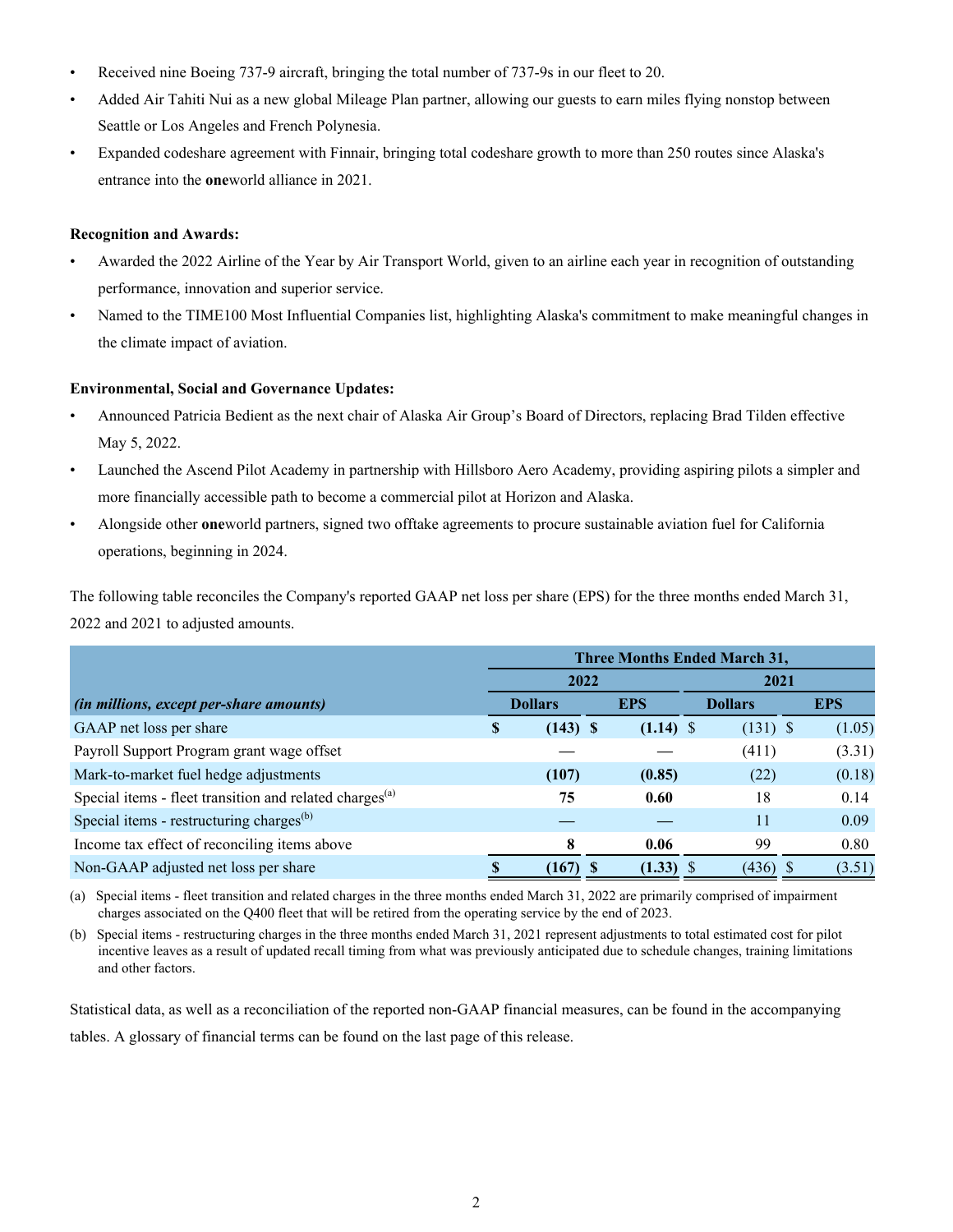A conference call regarding the first quarter results will be streamed online at 8:30 a.m. PDT on April 21, 2022. It can be accessed at www.alaskaair.com/investors. For those unable to listen to the live broadcast, a replay will be available after the conclusion of the call.

#### **Second Quarter and Full Year 2022 Outlook**

|                                                                                     | <b>Q2</b> Expectation <sup>(a)</sup> |
|-------------------------------------------------------------------------------------|--------------------------------------|
| Capacity (ASMs) % change versus $2019^{(a)}$                                        | Down $6\%$ to $9\%$                  |
| Revenue passengers % change versus $2019^{(a)}$                                     | Down $10\%$ to $12\%$                |
| Passenger load factor                                                               | 85\% to 88\%                         |
| Total revenue $\%$ change versus 2019 <sup>(a)</sup>                                | Up 5% to $8\%$                       |
| Cost per ASM excluding fuel and special items (CASMex) % change versus $2019^{(a)}$ | Up $16\%$ to $19\%$                  |
| Economic fuel cost per gallon                                                       | \$3.25 to \$3.30                     |
| Non-operating expense                                                               | \$7 million to \$9 million           |
| Adjusted tax rate                                                                   | $\sim$ 24\% to 25\%                  |

(a) Due to the unusual nature of 2021 and 2020, all 2022 comparisons are versus the second quarter of 2019.

We recently reduced Q2 scheduled capacity in response to shortfalls in throughput from our pilot training department versus what was originally planned. For this reason, coupled with our commitment to exit the Airbus A320 fleet on an accelerated timeline, as well as persistent high oil prices, we have reduced our planned capacity growth modestly as compared to previous expectations.

For these reasons, we've also reduced our full year 2022 capacity expectations from up 1% to 3% versus 2019, to flat to down 3% versus 2019. As a direct result of the reduction in full year capacity expectations, we expect full year 2022 CASMex to be up 6% to 8% compared to our prior expectation of up 3% to 5%. We continue to expect full year 2022 adjusted pre-tax margins between 6% and 9%.

References in this update to "Air Group," "Company," "we," "us," and "our" refer to Alaska Air Group, Inc. and its subsidiaries, unless otherwise specified.

This news release may contain forward-looking statements subject to the safe harbor protection provided by Section 27A of the Securities Act of 1933, Section 21E of the Securities Exchange Act of 1934, and the Private Securities Litigation Reform Act of 1995. These statements relate to future events and involve known and unknown risks and uncertainties that may cause actual outcomes to be materially different from those indicated by our forwardlooking statements, assumptions or beliefs. For a comprehensive discussion of potential risk factors, see Item 1A of the Company's Annual Report on Form 10-K for the year ended December 31, 2021. Some of these risks include competition, labor costs, relations and availability, general economic conditions including those associated with pandemic recovery, increases in operating costs including fuel, inability to meet cost reduction, ESG and other strategic goals, seasonal fluctuations in demand and financial results, supply chain risks, events that negatively impact aviation safety and security, and changes in laws and regulations that impact our business. All of the forward-looking statements are qualified in their entirety by reference to the risk factors discussed in our most recent Form 10-K and in our subsequent SEC filings. We operate in a continually changing business environment, and new risk factors emerge from time to time. Management cannot predict such new risk factors, nor can it assess the impact, if any, of such new risk factors on our business or events described in any forward-looking statements. We expressly disclaim any obligation to publicly update or revise any forward-looking statements made today to conform them to actual results. Over time, our actual results, performance or achievements may differ from the anticipated results, performance or achievements that are expressed or implied by our forward-looking statements, assumptions or beliefs and such differences might be significant and materially adverse.

Alaska Airlines and its regional partners serve more than 120 destinations across the United States, Belize, Canada, Costa Rica, and Mexico. The airline emphasizes Next-Level Care for its guests, along with providing low fares, award-winning customer service, and sustainability efforts. Alaska is a member of the **one**world global alliance. With the alliance and the airline's additional partners, guests can travel to more than 1,000 destinations on more than 20 airlines while earning and redeeming miles on flights to locations around the world. Learn more about Alaska at newsroom.alaskaair.com. Alaska Airlines and Horizon Air are subsidiaries of Alaska Air Group (NYSE: ALK).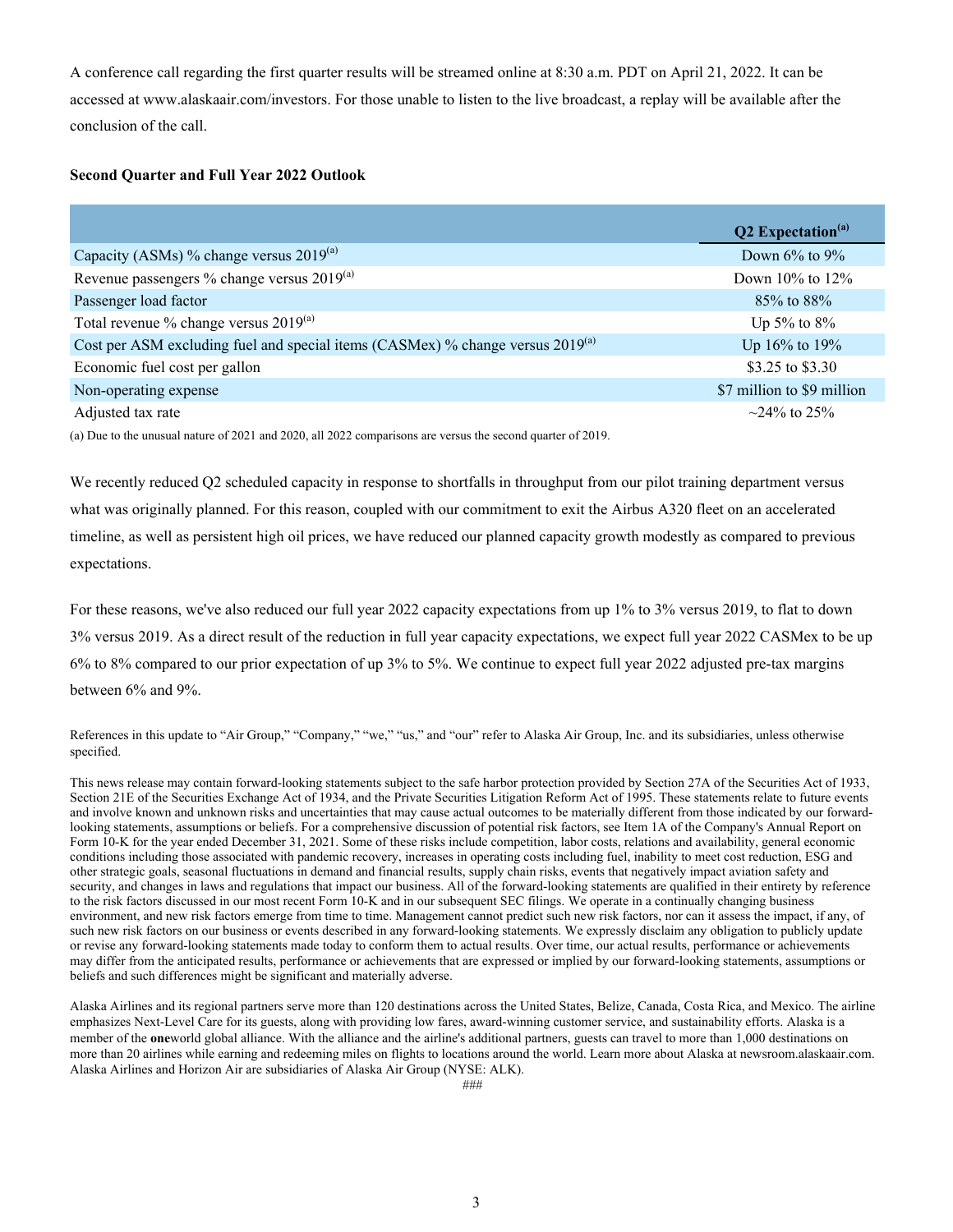# **CONDENSED CONSOLIDATED STATEMENTS OF OPERATIONS (unaudited)**

|                                                      | <b>Three Months Ended March 31,</b> |             |               |         |               |  |  |  |  |  |
|------------------------------------------------------|-------------------------------------|-------------|---------------|---------|---------------|--|--|--|--|--|
| (in millions, except per share amounts)              |                                     | 2022        | 2021          |         | <b>Change</b> |  |  |  |  |  |
| <b>Operating Revenues</b>                            |                                     |             |               |         |               |  |  |  |  |  |
| Passenger revenue                                    | \$                                  | 1,511       | $\mathcal{S}$ | 659     | 129 %         |  |  |  |  |  |
| Mileage Plan other revenue                           |                                     | 112         |               | 94      | 19 %          |  |  |  |  |  |
| Cargo and other                                      |                                     | 58          |               | 44      | 32 %          |  |  |  |  |  |
| <b>Total Operating Revenues</b>                      |                                     | 1,681       |               | 797     | 111 %         |  |  |  |  |  |
| <b>Operating Expenses</b>                            |                                     |             |               |         |               |  |  |  |  |  |
| Wages and benefits                                   |                                     | 606         |               | 493     | 23 %          |  |  |  |  |  |
| Variable incentive pay                               |                                     | 36          |               | 33      | $9\%$         |  |  |  |  |  |
| Payroll Support Program grant wage offset            |                                     |             |               | (411)   | <b>NM</b>     |  |  |  |  |  |
| Aircraft fuel, including hedging gains and losses    |                                     | 347         |               | 203     | 71 %          |  |  |  |  |  |
| Aircraft maintenance                                 |                                     | 135         |               | 81      | 67 %          |  |  |  |  |  |
| Aircraft rent                                        |                                     | 73          |               | 62      | 18 %          |  |  |  |  |  |
| Landing fees and other rentals                       |                                     | 138         |               | 129     | $7\%$         |  |  |  |  |  |
| Contracted services                                  |                                     | 78          |               | 51      | 53 %          |  |  |  |  |  |
| Selling expenses                                     |                                     | 58          |               | 33      | 76 %          |  |  |  |  |  |
| Depreciation and amortization                        |                                     | 102         |               | 97      | $5\%$         |  |  |  |  |  |
| Food and beverage service                            |                                     | 41          |               | 23      | 78 %          |  |  |  |  |  |
| Third-party regional carrier expense                 |                                     | 42          |               | 30      | 40 %          |  |  |  |  |  |
| Other                                                |                                     | 152         |               | 105     | 45 %          |  |  |  |  |  |
| Special items - fleet transition and related charges |                                     | 75          |               | 18      | <b>NM</b>     |  |  |  |  |  |
| Special items - restructuring charges                |                                     |             |               | 11      | <b>NM</b>     |  |  |  |  |  |
| <b>Total Operating Expenses</b>                      |                                     | 1,883       |               | 958     | 97 %          |  |  |  |  |  |
| <b>Operating Loss</b>                                |                                     | (202)       |               | (161)   | 25 %          |  |  |  |  |  |
| <b>Non-operating Income (Expense)</b>                |                                     |             |               |         |               |  |  |  |  |  |
| Interest income                                      |                                     | 7           |               | 7       | $-$ %         |  |  |  |  |  |
| Interest expense                                     |                                     | (27)        |               | (32)    | $(16)\%$      |  |  |  |  |  |
| Interest capitalized                                 |                                     | 2           |               | 3       | (33)%         |  |  |  |  |  |
| Other - net                                          |                                     | 14          |               | $10\,$  | 40 %          |  |  |  |  |  |
| <b>Total Non-operating Expense</b>                   |                                     | (4)         |               | (12)    | (67)%         |  |  |  |  |  |
| <b>Loss Before Income Tax</b>                        |                                     | (206)       |               | (173)   |               |  |  |  |  |  |
| Income tax benefit                                   |                                     | (63)        |               | (42)    |               |  |  |  |  |  |
| <b>Net Loss</b>                                      | $\mathbb S$                         | $(143)$ \$  |               | (131)   |               |  |  |  |  |  |
| <b>Basic Loss Per Share</b>                          | \$                                  | $(1.14)$ \$ |               | (1.05)  |               |  |  |  |  |  |
| <b>Diluted Loss Per Share</b>                        | \$                                  | $(1.14)$ \$ |               | (1.05)  |               |  |  |  |  |  |
|                                                      |                                     |             |               |         |               |  |  |  |  |  |
| Shares used for computation:                         |                                     |             |               |         |               |  |  |  |  |  |
| <b>Basic</b>                                         |                                     | 125.984     |               | 124.299 |               |  |  |  |  |  |
| Diluted                                              |                                     | 125.984     |               | 124.299 |               |  |  |  |  |  |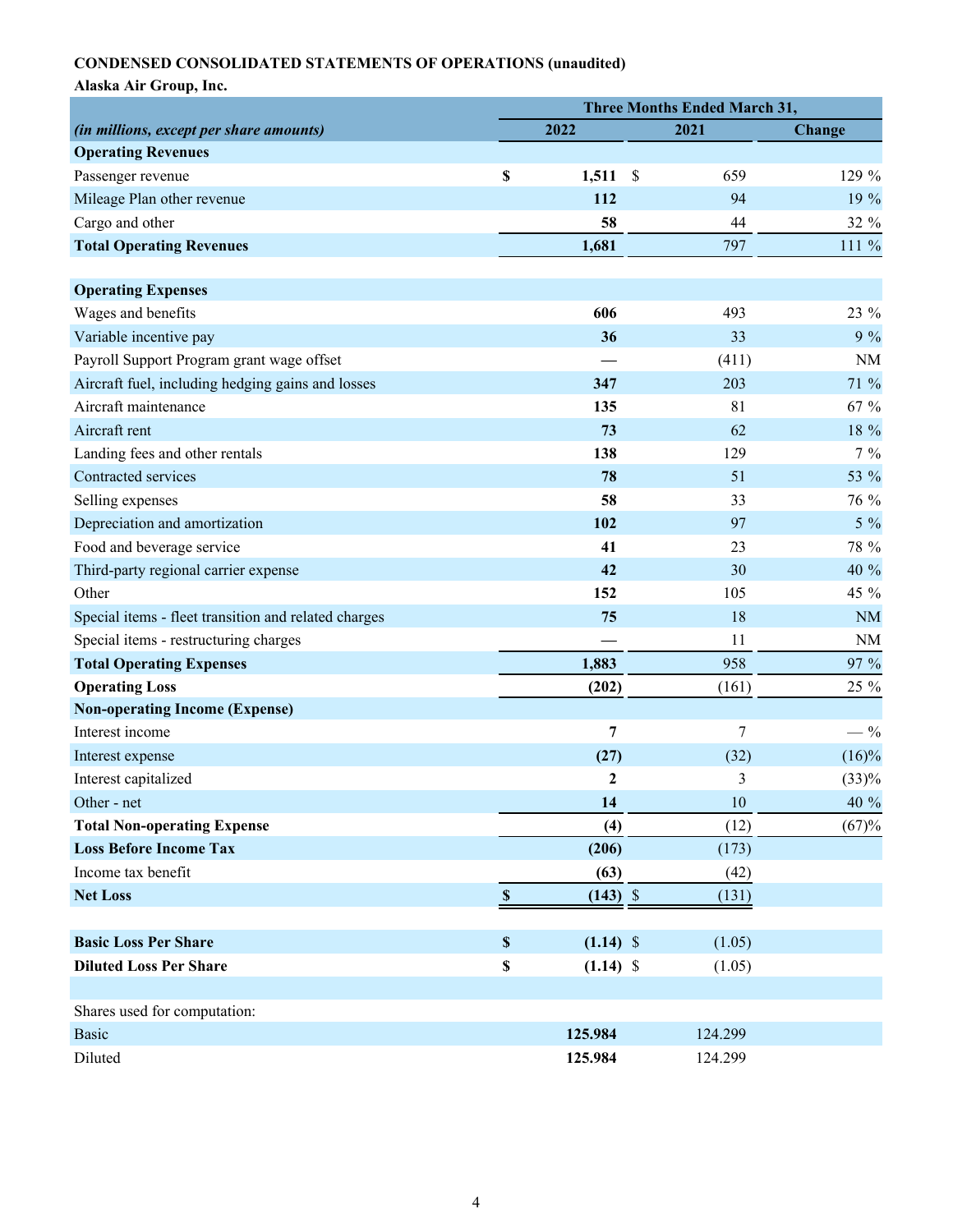# **CONDENSED CONSOLIDATED BALANCE SHEETS (unaudited)**

| (in millions)                                  | <b>March 31, 2022</b>            | <b>December 31, 2021</b> |  |  |  |
|------------------------------------------------|----------------------------------|--------------------------|--|--|--|
| <b>ASSETS</b>                                  |                                  |                          |  |  |  |
| <b>Current Assets</b>                          |                                  |                          |  |  |  |
| Cash and cash equivalents                      | $\boldsymbol{\mathsf{S}}$<br>628 | $\mathcal{S}$<br>470     |  |  |  |
| Marketable securities                          | 2,262                            | 2,646                    |  |  |  |
| Total cash and marketable securities           | 2,890                            | 3,116                    |  |  |  |
| Receivables - net                              | 658                              | 546                      |  |  |  |
| Inventories and supplies - net                 | 78                               | 62                       |  |  |  |
| Prepaid expenses and other current assets      | 348                              | 196                      |  |  |  |
| <b>Total Current Assets</b>                    | 3,974                            | 3,920                    |  |  |  |
|                                                |                                  |                          |  |  |  |
| <b>Property and Equipment</b>                  |                                  |                          |  |  |  |
| Aircraft and other flight equipment            | 8,244                            | 8,127                    |  |  |  |
| Other property and equipment                   | 1,529                            | 1,489                    |  |  |  |
| Deposits for future flight equipment           | 283                              | 384                      |  |  |  |
|                                                | 10,056                           | 10,000                   |  |  |  |
| Less accumulated depreciation and amortization | 3,814                            | 3,862                    |  |  |  |
| <b>Total Property and Equipment - Net</b>      | 6,242                            | 6,138                    |  |  |  |
|                                                |                                  |                          |  |  |  |
| <b>Other Assets</b>                            |                                  |                          |  |  |  |
| Operating lease assets                         | 1,541                            | 1,453                    |  |  |  |
| Goodwill and intangible assets                 | 2,042                            | 2,044                    |  |  |  |
| Other noncurrent assets                        | 411                              | 396                      |  |  |  |
| <b>Other Assets</b>                            | 3,994                            | 3,893                    |  |  |  |
|                                                |                                  |                          |  |  |  |
| <b>Total Assets</b>                            | \$<br>$14,210$ \$                | 13,951                   |  |  |  |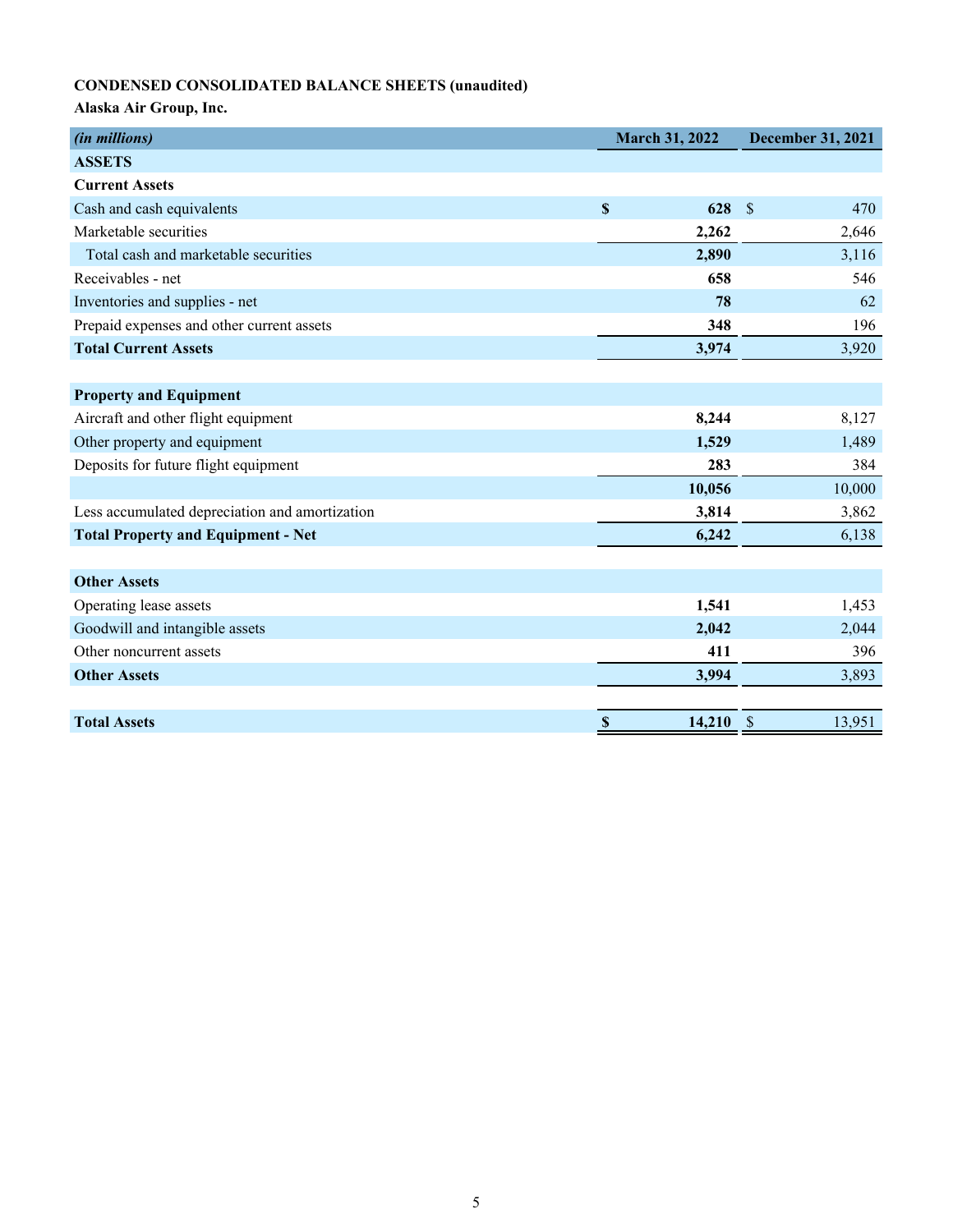# **CONDENSED CONSOLIDATED BALANCE SHEETS (unaudited)**

|  | Alaska Air Group, Inc. |  |  |  |
|--|------------------------|--|--|--|
|--|------------------------|--|--|--|

| <i>Thuska The Oroup, Inc.</i>                                                                                                                                                                         |                       |                          |
|-------------------------------------------------------------------------------------------------------------------------------------------------------------------------------------------------------|-----------------------|--------------------------|
| (in millions, except share amounts)                                                                                                                                                                   | <b>March 31, 2022</b> | <b>December 31, 2021</b> |
| <b>LIABILITIES AND SHAREHOLDERS' EQUITY</b>                                                                                                                                                           |                       |                          |
| <b>Current Liabilities</b>                                                                                                                                                                            |                       |                          |
| Accounts payable                                                                                                                                                                                      | \$<br>299             | \$<br><b>200</b>         |
| Accrued wages, vacation and payroll taxes                                                                                                                                                             | 367                   | 457                      |
| Air traffic liability                                                                                                                                                                                 | 1,643                 | 1,163                    |
| Other accrued liabilities                                                                                                                                                                             | 659                   | 625                      |
| Deferred revenue                                                                                                                                                                                      | 1,038                 | 912                      |
| Current portion of operating lease liabilities                                                                                                                                                        | 272                   | 268                      |
| Current portion of long-term debt                                                                                                                                                                     | 292                   | 366                      |
| <b>Total Current Liabilities</b>                                                                                                                                                                      | 4,570                 | 3,991                    |
|                                                                                                                                                                                                       |                       |                          |
| <b>Long-Term Debt, Net of Current Portion</b>                                                                                                                                                         | 2,078                 | 2,173                    |
|                                                                                                                                                                                                       |                       |                          |
| <b>Noncurrent Liabilities</b>                                                                                                                                                                         |                       |                          |
| Long-term operating lease liabilities, net of current portion                                                                                                                                         | 1,357                 | 1,279                    |
| Deferred income taxes                                                                                                                                                                                 | 509                   | 578                      |
| Deferred revenue                                                                                                                                                                                      | 1,394                 | 1,446                    |
| Obligation for pension and postretirement medical benefits                                                                                                                                            | 302                   | 305                      |
| Other liabilities                                                                                                                                                                                     | 363                   | 378                      |
| <b>Total Noncurrent Liabilities</b>                                                                                                                                                                   | 3,925                 | 3,986                    |
|                                                                                                                                                                                                       |                       |                          |
| <b>Commitments and Contingencies</b>                                                                                                                                                                  |                       |                          |
|                                                                                                                                                                                                       |                       |                          |
| <b>Shareholders' Equity</b>                                                                                                                                                                           |                       |                          |
| Preferred stock, \$0.01 par value, Authorized: 5,000,000 shares, none issued or<br>outstanding                                                                                                        |                       |                          |
| Common stock, \$0.01 par value, Authorized: 400,000,000 shares, Issued: 2022 -<br>135,437,808 shares; 2021 - 135,255,808 shares, Outstanding: 2022 - 126,087,864<br>shares; 2021 - 125,905,864 shares | 1                     | 1                        |
| Capital in excess of par value                                                                                                                                                                        | 503                   | 494                      |
| Treasury stock (common), at cost: 2022 - 9,349,944 shares; 2021 - 9,349,944<br>shares                                                                                                                 | (674)                 | (674)                    |
| Accumulated other comprehensive loss                                                                                                                                                                  | (292)                 | (262)                    |
| Retained earnings                                                                                                                                                                                     | 4,099                 | 4,242                    |
|                                                                                                                                                                                                       | 3,637                 | 3,801                    |
| <b>Total Liabilities and Shareholders' Equity</b>                                                                                                                                                     | $\mathbb S$<br>14,210 | $\mathcal{S}$<br>13,951  |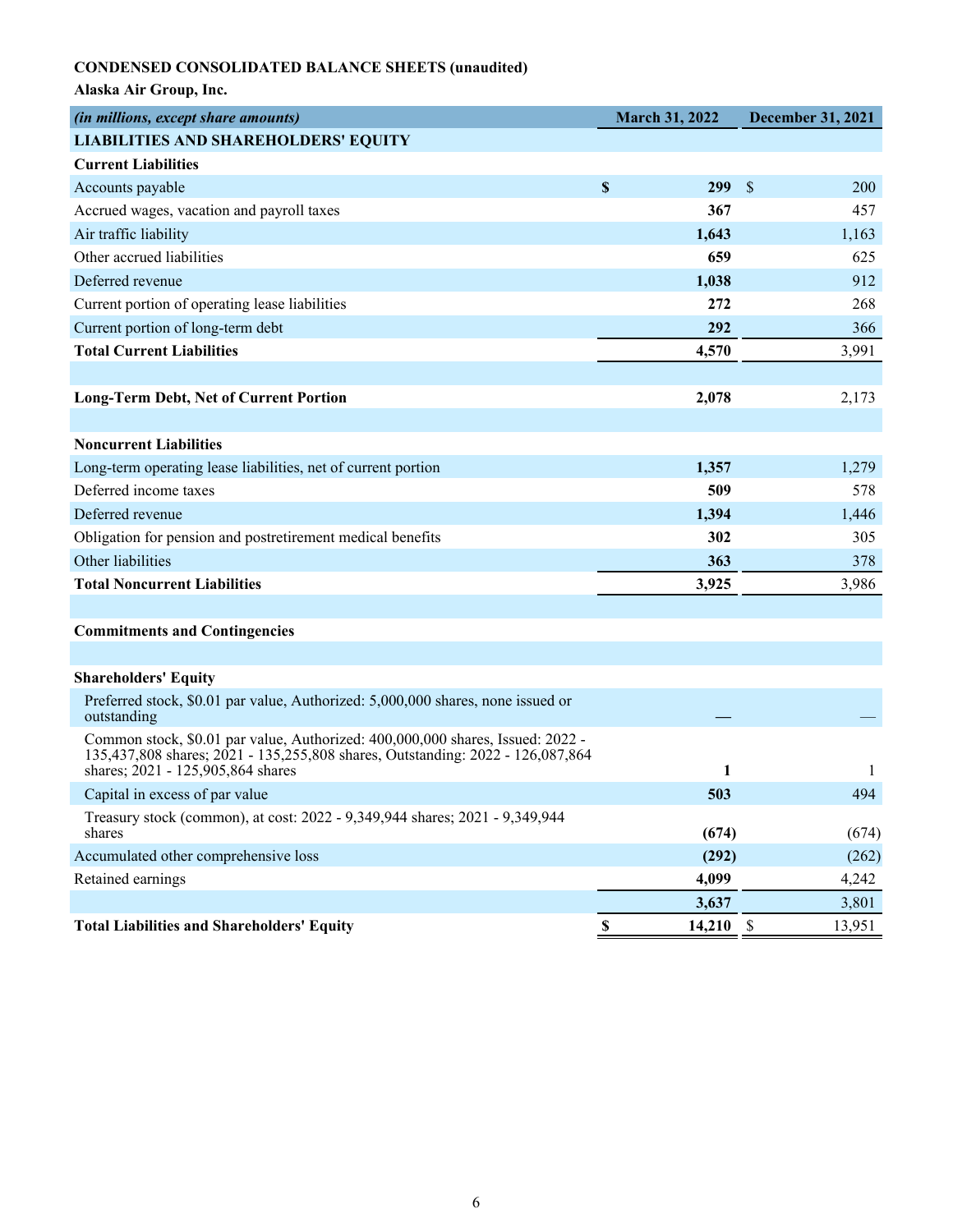# **SUMMARY CASH FLOW (unaudited)**

|                                                                    | <b>Three Months Ended March 31,</b> |   |       |
|--------------------------------------------------------------------|-------------------------------------|---|-------|
| <i>(in millions)</i>                                               | 2022                                |   | 2021  |
| <b>Cash Flows from Operating Activities:</b>                       |                                     |   |       |
| Net loss                                                           | \$<br>$(143)$ \$                    |   | (131) |
| Non-cash reconciling items                                         | 182                                 |   | 137   |
| Changes in working capital                                         | 248                                 |   | 161   |
| Net cash provided by operating activities                          | 287                                 |   | 167   |
|                                                                    |                                     |   |       |
| <b>Cash Flows from Investing Activities:</b>                       |                                     |   |       |
| Property and equipment additions                                   | (288)                               |   | (27)  |
| Other investing activities                                         | 327                                 |   | (516) |
| Net cash provided by (used in) investing activities                | 39                                  |   | (543) |
|                                                                    |                                     |   |       |
| <b>Cash Flows from Financing Activities:</b>                       | (168)                               |   | 82    |
|                                                                    |                                     |   |       |
| Net increase (decrease) in cash and cash equivalents               | 158                                 |   | (294) |
| Cash, cash equivalents, and restricted cash at beginning of period | 494                                 |   | 1,386 |
| Cash, cash equivalents, and restricted cash at end of the period   | 652                                 | S | 1,092 |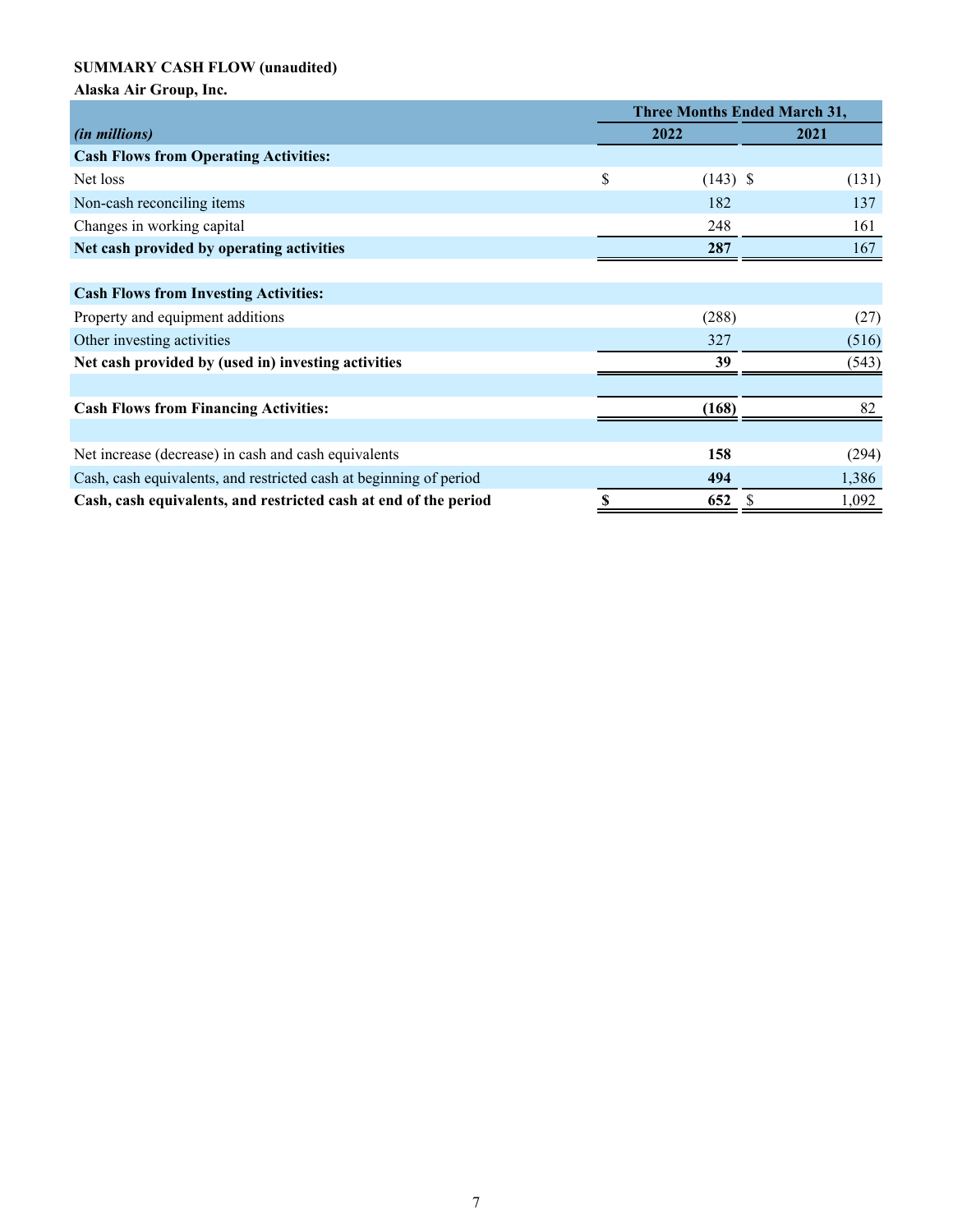### **OPERATING STATISTICS SUMMARY (unaudited)**

## **Alaska Air Group, Inc.**

|                                                          | <b>Three Months Ended March 31,</b> |                        |            |  |  |  |
|----------------------------------------------------------|-------------------------------------|------------------------|------------|--|--|--|
|                                                          | 2022                                | 2021                   | Change     |  |  |  |
| <b>Consolidated Operating Statistics:</b> <sup>(a)</sup> |                                     |                        |            |  |  |  |
| Revenue passengers (000)                                 | 8,694                               | 4,666                  | 86.3%      |  |  |  |
| RPMs (000,000) "traffic"                                 | 10,586                              | 5,393                  | 96.3%      |  |  |  |
| ASMs (000,000) "capacity"                                | 13,783                              | 10,397                 | 32.6%      |  |  |  |
| Load factor                                              | 76.8%                               | 51.9%                  | 24.9 pts   |  |  |  |
| Yield                                                    | 14.27 <sub>¢</sub>                  | 12.22¢                 | 16.8%      |  |  |  |
| <b>RASM</b>                                              | 12.20c                              | $7.67\text{\textless}$ | 59.1%      |  |  |  |
| $CASMex^{(b)}$                                           | 10.61¢                              | 10.93¢                 | $(2.9)\%$  |  |  |  |
| Economic fuel cost per gallon <sup>(b)</sup>             | \$2.62                              | \$1.79                 | 46.4%      |  |  |  |
| Fuel gallons $(000,000)$                                 | 173                                 | 126                    | 37.3%      |  |  |  |
| ASMs per gallon                                          | 79.9                                | 82.4                   | $(3.0)\%$  |  |  |  |
| Average full-time equivalent employees (FTEs)            | 21,582                              | 17,140                 | 25.9%      |  |  |  |
| <b>Mainline Operating Statistics:</b>                    |                                     |                        |            |  |  |  |
| Revenue passengers (000)                                 | 6,566                               | 3,151                  | 108.4%     |  |  |  |
| RPMs (000,000) "traffic"                                 | 9,512                               | 4,589                  | 107.3%     |  |  |  |
| ASMs (000,000) "capacity"                                | 12,387                              | 8,853                  | 39.9%      |  |  |  |
| Load factor                                              | 76.8%                               | 51.8%                  | $25.0$ pts |  |  |  |
| Yield                                                    | 13.06c                              | 11.02¢                 | 18.5%      |  |  |  |
| <b>RASM</b>                                              | 11.30c                              | 7.11¢                  | 58.9%      |  |  |  |
| $CASMex^{(b)}$                                           | 9.64¢                               | 10.08¢                 | (4.4)%     |  |  |  |
| Economic fuel cost per gallon <sup>(b)</sup>             | \$2.61                              | \$1.77                 | 47.5%      |  |  |  |
| Fuel gallons $(000,000)$                                 | 146                                 | 98                     | 49.0%      |  |  |  |
| ASMs per gallon                                          | 85.0                                | 90.3                   | $(5.9)\%$  |  |  |  |
| Average number of FTEs                                   | 16,336                              | 12,473                 | 31.0%      |  |  |  |
| Aircraft utilization                                     | 9.5                                 | 8.5                    | 11.8%      |  |  |  |
| Average aircraft stage length                            | 1,334                               | 1,303                  | 2.4        |  |  |  |
| Operating fleet <sup>(d)</sup>                           | 225                                 | 201                    | $24$ a/c   |  |  |  |
| <b>Regional Operating Statistics:</b> <sup>(c)</sup>     |                                     |                        |            |  |  |  |
| Revenue passengers (000)                                 | 2,128                               | 1,515                  | 40.5%      |  |  |  |
| RPMs (000,000) "traffic"                                 | 1,075                               | 804                    | 33.7%      |  |  |  |
| ASMs (000,000) "capacity"                                | 1,396                               | 1,544                  | $(9.6)\%$  |  |  |  |
| Load factor                                              | 77.0%                               | 52.1%                  | 24.9 pts   |  |  |  |
| Yield                                                    | 24.96 <sub>¢</sub>                  | 19.04¢                 | 31.1%      |  |  |  |
| <b>RASM</b>                                              | 20.04c                              | 10.84¢                 | 84.9%      |  |  |  |
| Operating fleet                                          | 98                                  | 94                     | $4$ a/c    |  |  |  |

(a) Except for FTEs, data includes information related to third-party regional capacity purchase flying arrangements.

(b) See a reconciliation of this non-GAAP measure and Note A for a discussion of the importance of this measure to investors in the accompanying pages.

(c) Data presented includes information for flights operated by Horizon and third-party carriers.

(d) Excludes all aircraft removed from operating service.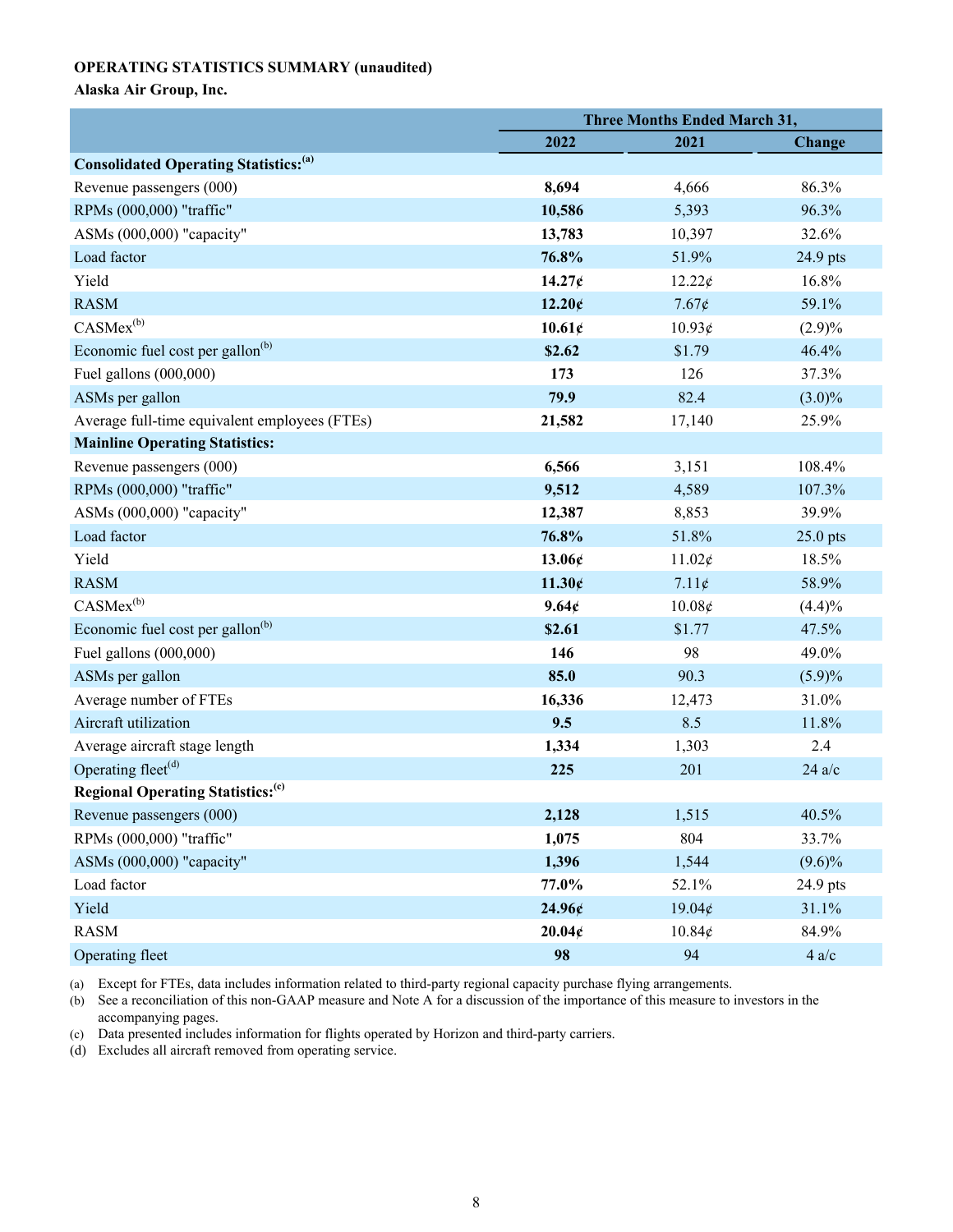Given the unusual nature of 2021 and 2020, we believe that some analysis of specific financial and operational results compared to 2019 provides meaningful insight. The table below includes comparative results from 2022 to 2019.

# **FINANCIAL INFORMATION AND OPERATING STATISTICS - 2022 Compared to 2019 (unaudited)**

|                                                     | <b>Three Months Ended March 31,</b> |                    |                    |        |                |               |  |  |
|-----------------------------------------------------|-------------------------------------|--------------------|--------------------|--------|----------------|---------------|--|--|
|                                                     |                                     | 2022               |                    | 2019   | <b>Change</b>  |               |  |  |
| Passenger revenue                                   | $\mathbf S$                         | 1,511              | $\mathbf{\hat{s}}$ | 1,716  | $(12)$ %       |               |  |  |
| Mileage plan other revenue                          |                                     | 112                |                    | 110    | $\overline{2}$ | $\frac{0}{0}$ |  |  |
| Cargo and other                                     |                                     | 58                 |                    | 50     | 16             | $\frac{0}{0}$ |  |  |
| <b>Total operating revenues</b>                     | $\boldsymbol{\mathsf{S}}$           | 1,681              | $\mathbb{S}$       | 1,876  | $(10)$ %       |               |  |  |
|                                                     |                                     |                    |                    |        |                |               |  |  |
| Operating expense, excluding fuel and special items | \$                                  | 1,461              | $\mathbf{\hat{S}}$ | 1,405  | $\overline{4}$ | $\frac{0}{0}$ |  |  |
| Aircraft fuel, including hedging gains and losses   |                                     | 347                |                    | 420    | $(17)$ %       |               |  |  |
| Special items                                       |                                     | 75                 |                    | 26     |                | NM            |  |  |
| <b>Total operating expenses</b>                     | $\mathbf{s}$                        | 1,883              | $\mathcal{S}$      | 1,851  | $\overline{2}$ | $\frac{0}{0}$ |  |  |
|                                                     |                                     |                    |                    |        |                |               |  |  |
| <b>Total non-operating expense</b>                  |                                     | (4)                |                    | (19)   | $(79)$ %       |               |  |  |
| Income (loss) before income tax                     | <sup>\$</sup>                       | $(206)$ \$         |                    | 6      |                | NM            |  |  |
|                                                     |                                     |                    |                    |        |                |               |  |  |
| <b>Consolidated Operating Statistics:</b>           |                                     |                    |                    |        |                |               |  |  |
| Revenue passengers (000)                            |                                     | 8,694              |                    | 10,417 | $(17)$ %       |               |  |  |
| RPMs (000,000) "traffic"                            |                                     | 10,586             |                    | 12,449 | $(15)$ %       |               |  |  |
| ASMs (000,000) "capacity"                           |                                     | 13,783             |                    | 15,508 | $(11)$ %       |               |  |  |
| Load Factor                                         |                                     | 76.8%              |                    | 80.3%  | $(3.5)$ pts    |               |  |  |
| Yield                                               |                                     | 14.27 <sub>¢</sub> |                    | 13.78¢ | $4\frac{9}{6}$ |               |  |  |
| <b>RASM</b>                                         |                                     | 12.20c             |                    | 12.10¢ |                | $\frac{0}{0}$ |  |  |
| CASMex                                              |                                     | 10.61c             |                    | 9.06¢  | 17             | $\frac{0}{0}$ |  |  |
| <b>FTEs</b>                                         |                                     | 21,582             |                    | 21,832 | $(1)$ %        |               |  |  |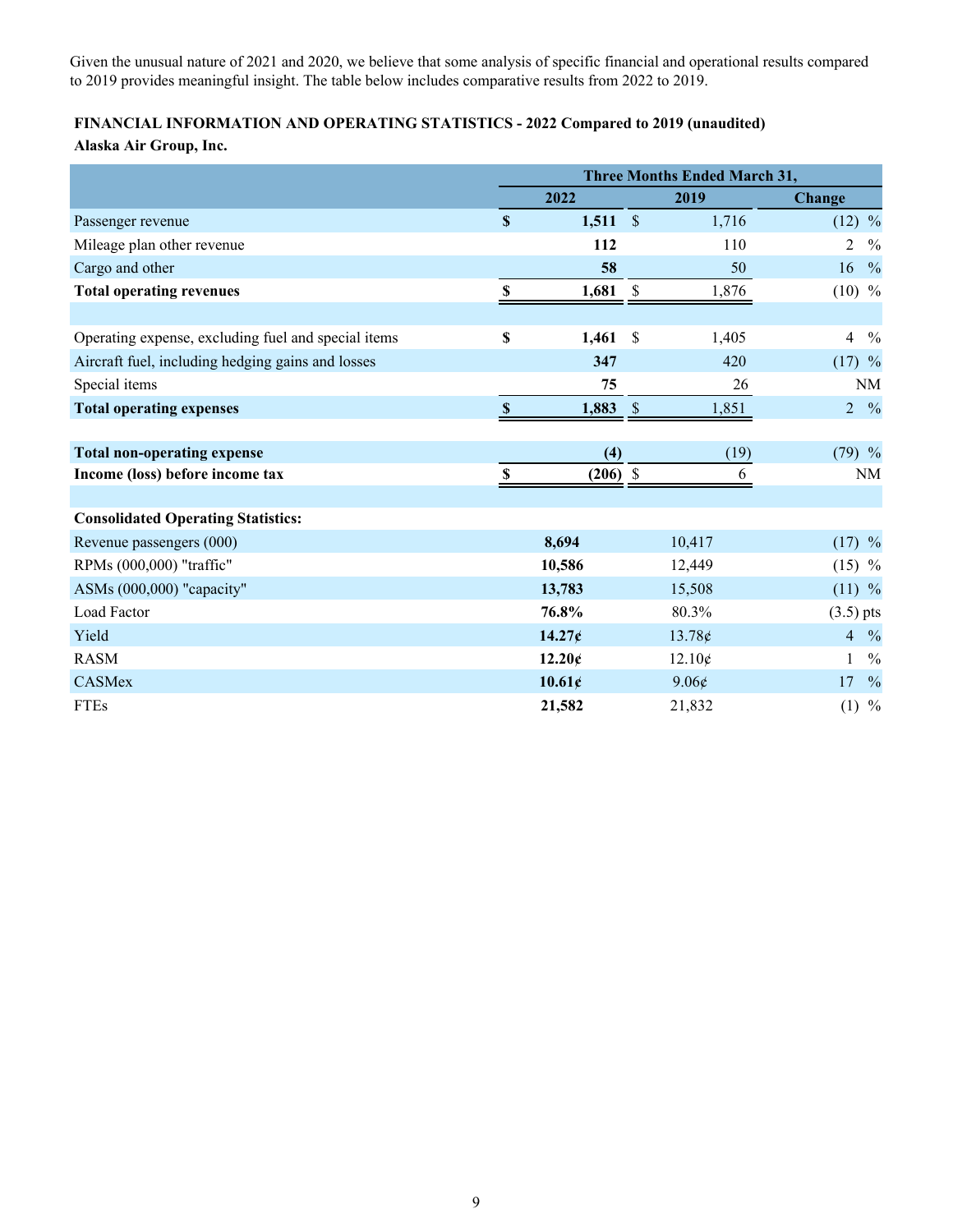## **OPERATING SEGMENTS (unaudited)**

**Alaska Air Group, Inc.**

|                                        | <b>Three Months Ended March 31, 2022</b> |    |                |               |                                  |                                             |    |                                        |    |                     |    |            |
|----------------------------------------|------------------------------------------|----|----------------|---------------|----------------------------------|---------------------------------------------|----|----------------------------------------|----|---------------------|----|------------|
| <i>(in millions)</i>                   | Regional<br><b>Mainline</b>              |    | <b>Horizon</b> |               | Consolidating<br>$&$ Other $(a)$ | <b>Air Group</b><br>Adjusted <sup>(b)</sup> |    | <b>Special</b><br>Items <sup>(c)</sup> |    | <b>Consolidated</b> |    |            |
| <b>Operating Revenues</b>              |                                          |    |                |               |                                  |                                             |    |                                        |    |                     |    |            |
| Passenger revenues                     | \$<br>1,243                              | \$ | 268            | <sup>\$</sup> |                                  | $\mathbf{s}$                                | \$ | 1,511                                  | \$ |                     | \$ | 1,511      |
| CPA revenues                           |                                          |    |                |               | 94                               | (94)                                        |    |                                        |    |                     |    |            |
| Mileage Plan other revenue             | 100                                      |    | 12             |               |                                  |                                             |    | 112                                    |    |                     |    | 112        |
| Cargo and other                        | 57                                       |    |                |               |                                  |                                             |    | 58                                     |    |                     |    | 58         |
| <b>Total Operating Revenues</b>        | 1,400                                    |    | 280            |               | 94                               | (93)                                        |    | 1,681                                  |    |                     |    | 1,681      |
| <b>Operating Expenses</b>              |                                          |    |                |               |                                  |                                             |    |                                        |    |                     |    |            |
| Operating expenses, excluding fuel     | 1,194                                    |    | 262            |               | 99                               | (94)                                        |    | 1,461                                  |    | 75                  |    | 1,536      |
| Economic Fuel                          | 381                                      |    | 73             |               |                                  |                                             |    | 454                                    |    | (107)               |    | 347        |
| <b>Total Operating Expenses</b>        | 1,575                                    |    | 335            |               | 99                               | (94)                                        |    | 1,915                                  |    | (32)                |    | 1,883      |
| <b>Non-operating Income (Expense)</b>  |                                          |    |                |               | (5)                              |                                             |    | (4)                                    |    |                     |    | (4)        |
| <b>Income (Loss) Before Income Tax</b> | (174)                                    |    | (55)           |               | (10)                             |                                             |    | (238)                                  |    | 32                  |    | (206)      |
| <b>Pre-tax Margin</b>                  |                                          |    |                |               |                                  |                                             |    | $(14.2)\%$                             |    |                     |    | $(12.3)\%$ |

|                                       |                                               | <b>Three Months Ended March 31, 2021</b> |                                           |                                             |    |     |                                  |                     |               |            |     |       |    |            |
|---------------------------------------|-----------------------------------------------|------------------------------------------|-------------------------------------------|---------------------------------------------|----|-----|----------------------------------|---------------------|---------------|------------|-----|-------|----|------------|
| <i>(in millions)</i>                  | <b>Horizon</b><br><b>Mainline</b><br>Regional |                                          | Consolidating<br>$&$ Other <sup>(a)</sup> | <b>Air Group</b><br>Adjusted <sup>(b)</sup> |    |     | <b>Special</b><br>$I$ tems $(c)$ | <b>Consolidated</b> |               |            |     |       |    |            |
| <b>Operating Revenues</b>             |                                               |                                          |                                           |                                             |    |     |                                  |                     |               |            |     |       |    |            |
| Passenger revenues                    | \$                                            | 506                                      | \$                                        | 153                                         | -S |     | $\mathbf s$                      |                     | <sup>\$</sup> | 659        | \$. |       | \$ | 659        |
| <b>CPA</b> revenues                   |                                               |                                          |                                           |                                             |    | 104 |                                  | (104)               |               |            |     |       |    |            |
| Mileage Plan other revenue            |                                               | 80                                       |                                           | 14                                          |    |     |                                  |                     |               | 94         |     |       |    | 94         |
| Cargo and other                       |                                               | 44                                       |                                           |                                             |    |     |                                  |                     |               | 44         |     |       |    | 44         |
| <b>Total Operating Revenues</b>       |                                               | 630                                      |                                           | 167                                         |    | 104 |                                  | (104)               |               | 797        |     |       |    | 797        |
| <b>Operating Expenses</b>             |                                               |                                          |                                           |                                             |    |     |                                  |                     |               |            |     |       |    |            |
| Operating expenses, excluding fuel    |                                               | 893                                      |                                           | 265                                         |    | 88  |                                  | (109)               |               | 1,137      |     | (382) |    | 755        |
| Economic Fuel                         |                                               | 174                                      |                                           | 52                                          |    |     |                                  | (1)                 |               | 225        |     | (22)  |    | 203        |
| <b>Total Operating Expenses</b>       |                                               | 1,067                                    |                                           | 317                                         |    | 88  |                                  | (110)               |               | 1,362      |     | (404) |    | 958        |
| <b>Non-operating Income (Expense)</b> |                                               | (7)                                      |                                           |                                             |    | (5) |                                  |                     |               | (12)       |     |       |    | (12)       |
| Income (Loss) Before Income Tax       |                                               | (444) \$                                 |                                           | $(150)$ \$                                  |    | 11  | ъ                                | 6                   | \$.           | (577)      | Ъ.  | 404   | -S | (173)      |
| <b>Pre-tax Margin</b>                 |                                               |                                          |                                           |                                             |    |     |                                  |                     |               | $(72.4)\%$ |     |       |    | $(21.7)\%$ |

(a) Includes consolidating entries, Air Group parent company, McGee Air Services, and other immaterial business units.

(b) The Air Group Adjusted column represents the financial information that is reviewed by management to assess performance of operations and determine capital allocation and excludes certain charges. See Note A in the accompanying pages for further information.

(c) Includes Payroll Support Program wage offsets, special items and mark-to-market fuel hedge accounting adjustments.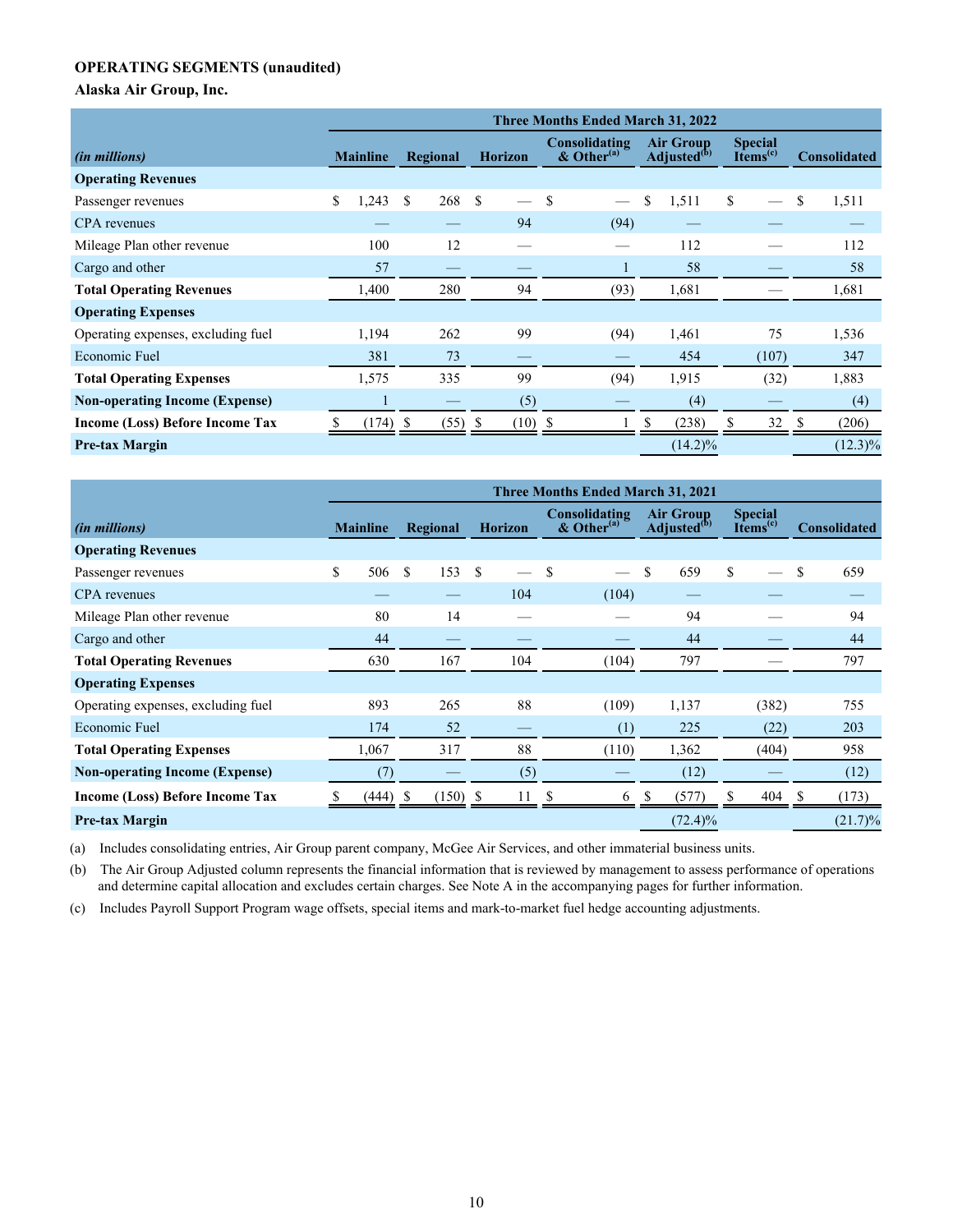## **GAAP TO NON-GAAP RECONCILIATIONS (unaudited)**

## **Alaska Air Group, Inc.**

## **CASM Excluding Fuel and Special Items Reconciliation**

|                                                                     | <b>Three Months Ended March 31,</b> |               |  |
|---------------------------------------------------------------------|-------------------------------------|---------------|--|
| (in cents)                                                          | 2022                                | 2021          |  |
| Consolidated:                                                       |                                     |               |  |
| CASM                                                                | 13.66 $e$                           | 9.21 $\phi$   |  |
| Less the following components:                                      |                                     |               |  |
| Payroll Support Program wage offset (benefit)                       |                                     | (3.95)        |  |
| Aircraft fuel, including hedging gains and losses                   | 2.51                                | 1.95          |  |
| Special items - fleet transition and related charges <sup>(a)</sup> | 0.54                                | 0.17          |  |
| Special items - restructuring charges <sup>(b)</sup>                |                                     | 0.11          |  |
| <b>CASM</b> excluding fuel and special items                        | 10.61 $\epsilon$                    | 10.93 $\phi$  |  |
|                                                                     |                                     |               |  |
| <b>Mainline:</b>                                                    |                                     |               |  |
| <b>CASM</b>                                                         | 11.89 $\epsilon$                    | $8.07 \notin$ |  |
| Less the following components:                                      |                                     |               |  |
| Payroll Support Program wage offset (benefit)                       |                                     | (4.06)        |  |
| Aircraft fuel, including hedging gains and losses                   | 2.21                                | 1.72          |  |
| Special items - fleet transition and related charges <sup>(a)</sup> | 0.04                                | 0.20          |  |
| Special items - restructuring charges <sup>(b)</sup>                |                                     | 0.13          |  |
| <b>CASM</b> excluding fuel and special items                        | 9.64 $\epsilon$                     | 10.08 $\phi$  |  |

(a) Special items - fleet transition and related charges in the three months ended March 31, 2022 are comprised of impairment charges associated with Q400 aircraft that will be retired from the fleet by the end of 2023.

(b) Special items - restructuring charges in the three months ended March 31, 2021 represent adjustments to total estimated cost for pilot incentive leaves as a result of updated recall timing from what was previously anticipated due to schedule changes, training limitations and other factors.

#### **Fuel Reconciliation**

|                                              | <b>Three Months Ended March 31,</b> |       |                    |              |                |      |                    |        |
|----------------------------------------------|-------------------------------------|-------|--------------------|--------------|----------------|------|--------------------|--------|
|                                              | 2022                                |       |                    |              | 2021           |      |                    |        |
| (in millions, except for per-gallon amounts) | <b>Dollars</b>                      |       | <b>Cost/Gallon</b> |              | <b>Dollars</b> |      | <b>Cost/Gallon</b> |        |
| Raw or "into-plane" fuel cost                | S                                   | 504   | -S                 | $2.91 \quad$ |                | 222  | -S                 | 1.77   |
| Losses (gains) on settled hedges             |                                     | (50)  |                    | (0.29)       |                |      |                    | 0.02   |
| <b>Consolidated economic fuel expense</b>    |                                     | 454   |                    | 2.62         |                | 225  |                    | 1.79   |
| Mark-to-market fuel hedge adjustment         |                                     | (107) |                    | (0.62)       |                | (22) |                    | (0.18) |
| GAAP fuel expense                            |                                     | 347   |                    | 2.00         |                | 203  |                    | 1.61   |
| Fuel gallons                                 |                                     |       |                    | 173          |                |      |                    | 126    |

## **Debt-to-capitalization, including operating leases**

| <i>(in millions)</i>                                     | <b>March 31, 2022</b> |         | <b>December 31, 2021</b> |         |
|----------------------------------------------------------|-----------------------|---------|--------------------------|---------|
| Long-term debt, net of current portion                   |                       | 2,078   | S                        | 2,173   |
| Long-term and current capitalized operating leases       |                       | 1,629   |                          | 1,547   |
| Adjusted debt, net of current portion of long-term debt  |                       | 3,707   |                          | 3,720   |
| Shareholders' equity                                     |                       | 3,637   |                          | 3,801   |
| <b>Total Invested Capital</b>                            |                       | 7.344   |                          | 7,521   |
|                                                          |                       |         |                          |         |
| Debt-to-capitalization ratio, including operating leases |                       | $50 \%$ |                          | 49 $\%$ |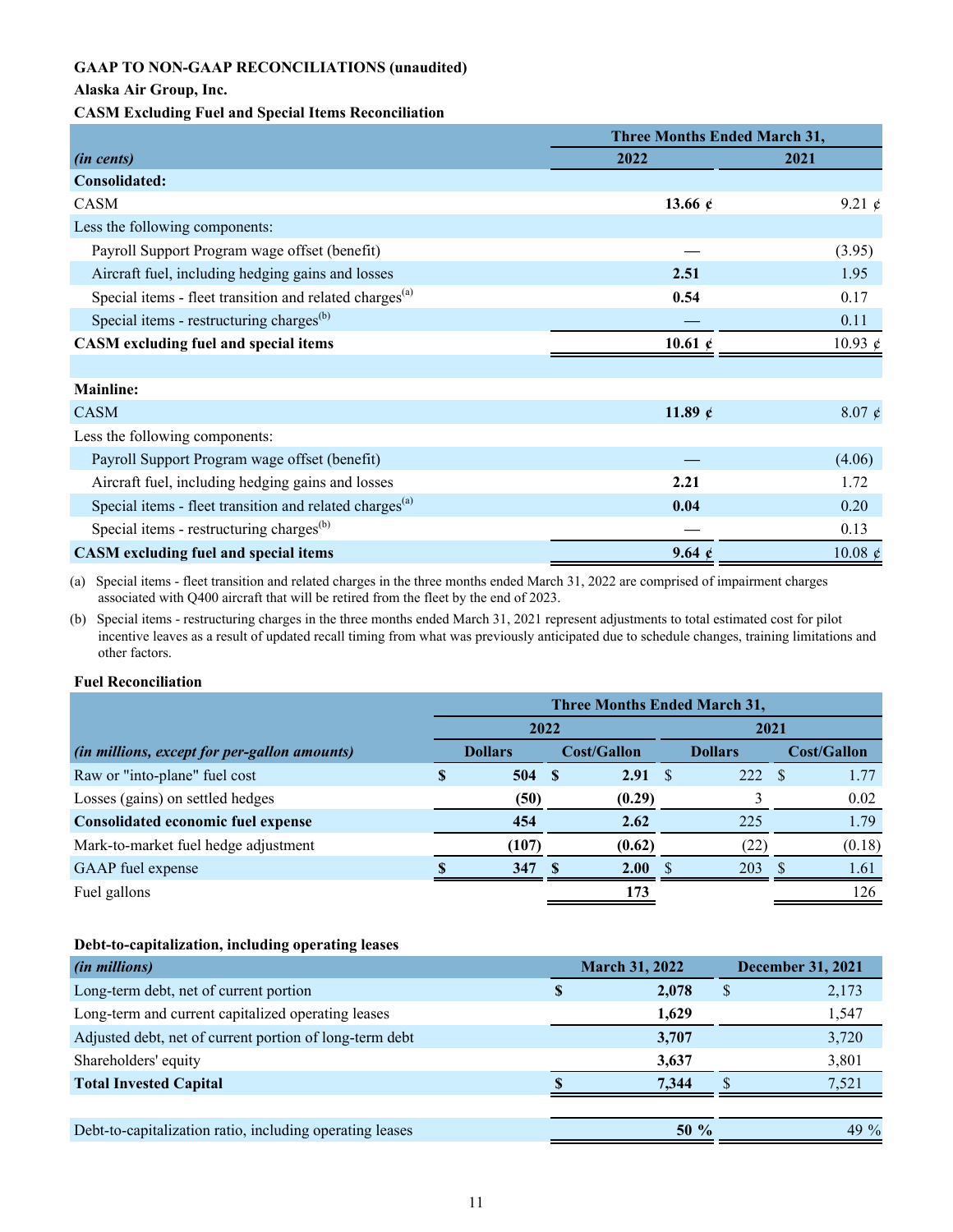**Adjusted net debt to earnings before interest, taxes, depreciation, amortization, rent and special items**

| (in millions)                                                 | <b>March 31, 2022</b> |             | <b>December 31, 2021</b> |  |
|---------------------------------------------------------------|-----------------------|-------------|--------------------------|--|
| Current portion of long-term debt                             | S.                    | $292 \quad$ | 366                      |  |
| Current portion of operating lease liabilities                |                       | 272         | 268                      |  |
| Long-term debt                                                |                       | 2,078       | 2,173                    |  |
| Long-term operating lease liabilities, net of current portion |                       | 1,357       | 1,279                    |  |
| <b>Total adjusted debt</b>                                    |                       | 3,999       | 4,086                    |  |
| Less: Total cash and marketable securities                    |                       | (2,890)     | (3,116)                  |  |
| Adjusted net debt                                             |                       | 1,109       | 970                      |  |

| <i>(in millions)</i>                                        |          | <b>Twelve Months Ended</b><br><b>March 31, 2022</b> | <b>Twelve Months Ended</b><br><b>December 31, 2021</b> |      |
|-------------------------------------------------------------|----------|-----------------------------------------------------|--------------------------------------------------------|------|
| GAAP Operating Income (Loss) <sup>(a)</sup>                 | <b>S</b> | 644S                                                | 685                                                    |      |
| Adjusted for:                                               |          |                                                     |                                                        |      |
| Payroll Support Program grant wage offset and special items |          | (468)                                               | (925)                                                  |      |
| Mark-to-market fuel hedge adjustments                       |          | (132)                                               |                                                        | (47) |
| Depreciation and amortization                               |          | 399                                                 | 394                                                    |      |
| Aircraft rent                                               |          | 265                                                 | 254                                                    |      |
| <b>EBITDAR</b>                                              |          | 708                                                 | 361                                                    |      |
| <b>Adjusted net debt to EBITDAR</b>                         |          | 1.6x                                                |                                                        | 2.7x |

(a) Operating income (loss) can be reconciled using the trailing twelve month operating income as filed quarterly with the SEC.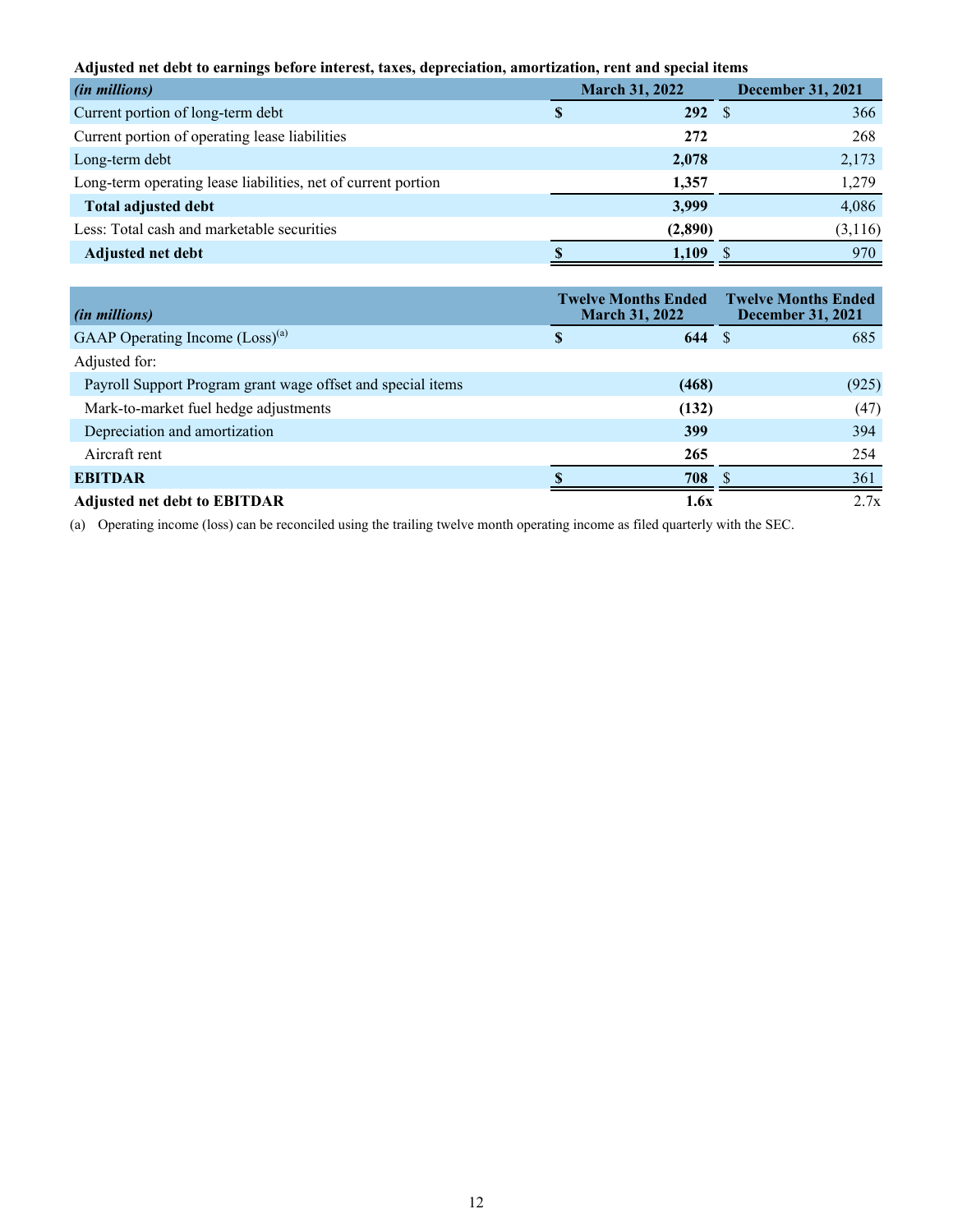**Note A:** Pursuant to Regulation G, we are providing reconciliations of reported non-GAAP financial measures to their most directly comparable financial measures reported on a GAAP basis. We believe that consideration of these non-GAAP financial measures may be important to investors for the following reasons:

- **•** By eliminating fuel expense and certain special items (including Payroll Support Program wage offset, fleet transition and related charges, and restructuring charges) from our unit metrics, we believe that we have better visibility into the results of operations. Our industry is highly competitive and is characterized by high fixed costs, so even a small reduction in non-fuel operating costs can result in a significant improvement in operating results. In addition, we believe that all domestic carriers are similarly impacted by changes in jet fuel costs over the long run, so it is important for management (and thus investors) to understand the impact of (and trends in) company-specific cost drivers such as labor rates and productivity, airport costs, maintenance costs, etc., which are more controllable by management.
- **•** Cost per ASM (CASM) excluding fuel and certain special items, such as Payroll Support Program wage offset, fleet transition and related charges, and restructuring charges, is one of the most important measures used by management and by the Air Group Board of Directors in assessing quarterly and annual cost performance.
- **•** Adjusted income before income tax (and other items as specified in our plan documents) is an important metric for the employee incentive plan, which covers the majority of Air Group employees.
- **•** CASM excluding fuel and certain special items is a measure commonly used by industry analysts, and we believe it is the basis by which they have historically compared our airline to others in the industry. The measure is also the subject of frequent questions from investors.
- **•** Disclosure of the individual impact of certain noted items provides investors the ability to measure and monitor performance both with and without these special items. We believe that disclosing the impact of these items as noted above. Industry analysts and investors consistently measure our performance without these items for better comparability between periods and among other airlines.
- **•** Although we disclose our passenger unit revenues, we do not (nor are we able to) evaluate unit revenues excluding the impact that changes in fuel costs have had on ticket prices. Fuel expense represents a large percentage of our total operating expenses. Fluctuations in fuel prices often drive changes in unit revenues in the mid-to-long term. Although we believe it is useful to evaluate non-fuel unit costs for the reasons noted above, we would caution readers of these financial statements not to place undue reliance on unit costs excluding fuel as a measure or predictor of future profitability because of the significant impact of fuel costs on our business.